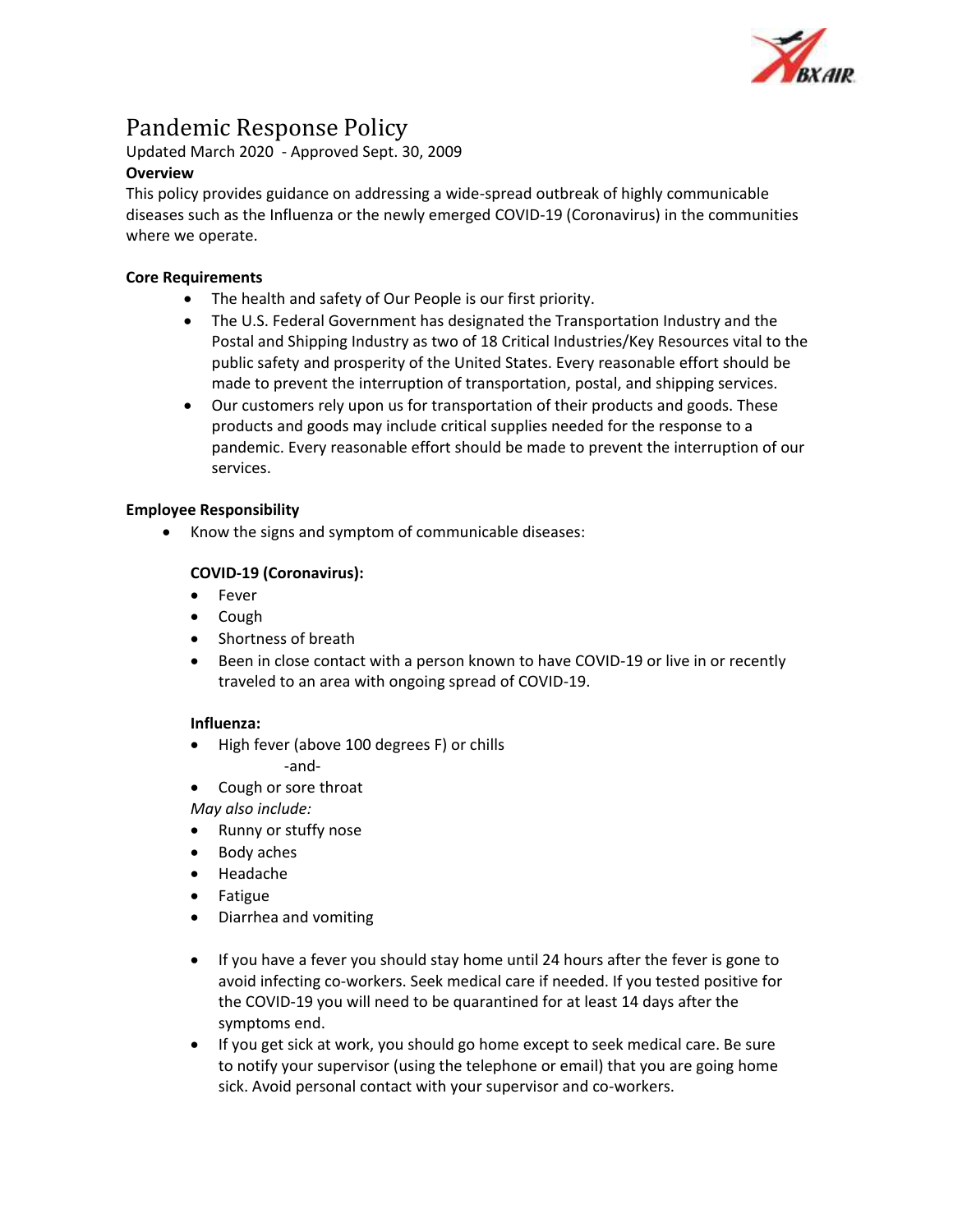- Wash your hands often with soap and water for at least 20 seconds especially after blowing your nose, coughing, sneezing, going to the bathroom; and before eating or preparing food.
- Avoid touching your eyes, nose and mouth with unwashed hands.
- Cover your cough or sneezes with a tissue and then throw the issue in the trash. Clean surfaces contaminated by coughs and sneezes.
- Periodically clean surfaces that have frequent contact with hands, such as counter tops, telephones, and computer key boards particularly if there is more than one user.
- Determine if you and your family should receive the Seasonal Flu vaccination
- Be prepared to work additional hours or days if you are not sick in the event of wide-spread absences due to illness among your coworkers.
- Make preparations for alternate child-care arrangements in the event schools are closed or you are needed to work additional hours.
- If your employment requires you to travel internationally, see the International Travel section of this policy.

### **Leadership Responsibility**

The Company has established a Pandemic Committee to coordinate the Company's preparations and response. See the Pandemic Committee section for additional details.

**Supervisors and Managers** should take the following steps:

- Develop contingency plans to operate with reduced staff due to illness.
- Encourage employees to practice proper hand hygiene and cough and sneeze etiquette.
- Encourage employees to receive vaccinations.
- Review your department's sick call-in policy with your employees.
- Be prepared to send sick employees home or to appropriate medical care if needed.
- Review this policy with your employees.

#### **Pandemic Committee**

- The Pandemic Committee is responsible for coordinating the overall preparations and response to an outbreak in the community or workplace while ensuring business continuation.
- The Medical Director of the Wilmington Air Park Healthcare Center is the designated health official for the Company.
- The Pandemic Committee shall consist of:
	- Medical Director of the Wilmington Air Park Healthcare Center
	- President
	- Director of Human Resources
	- Director of Safety
	- Manager of Employee Benefits

Committee members may appoint designees or the Company may add additional members to the Committee as needed. Given the unpredictable nature of any pandemic, the Committee may modify or change plans at any time with little or no advance notice.